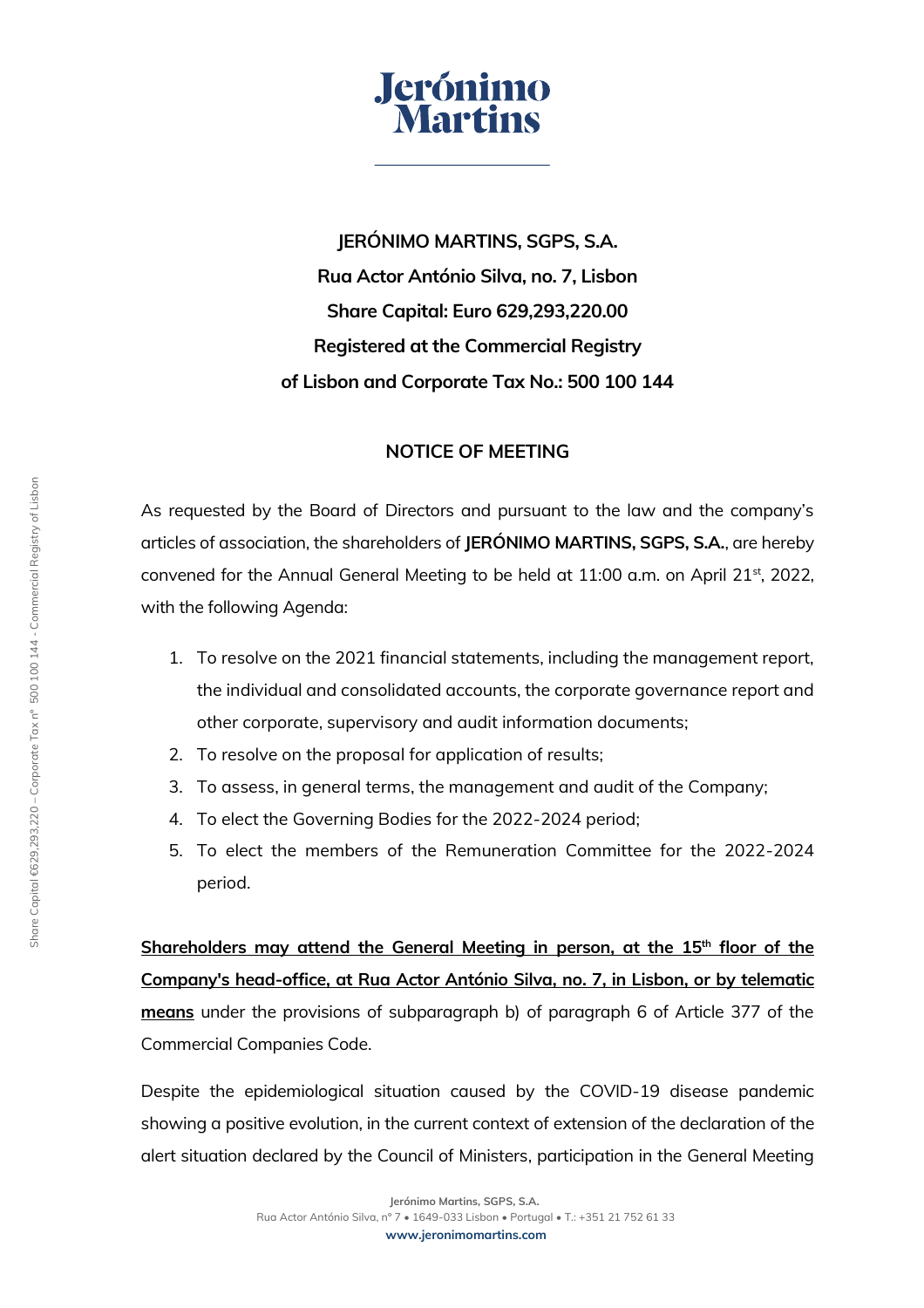by means of telematics is subject to the availability by shareholders of the appropriate technical and operational means, as referred to in Point VII "Technical Requirements of the General Meeting by Telematic Means".

For the same reason, **shareholders are encouraged to, cautiously, ensure the timely exercise of their vote, by means of voting by e-mail**, which, under the terms and for the purposes of Article 22 of the Portuguese Securities Code, will be made available by the Company, under the terms described in Point VI ("Vote by Post and by E-mail") of this notice.

#### **I. Participation in the General Meeting**

In accordance with the legislation in force, shareholders who meet the following conditions, may participate and vote at the General Meeting:

- a) Shareholders that have stated their intention to participate in the meeting, by way of written document addressed to the financial intermediary with which they have opened the relevant individual securities account, until 11:59 p.m. (GMT) of April  $11<sup>th</sup>$ , 2022.
- b) At 00:00 (GMT) of April 12<sup>th</sup>, 2022 (the "Record Date"), corresponding to the fifth trading day prior to the date of the General Meeting, the shareholders hold shares entitling to at least one vote;
- c) The financial intermediary who, under the terms of sub-paragraph a) above, has been informed of the shareholder's intention to participate in the General Meeting, has informed the Chairman of the General Meeting of such intention and sent to the latter, until 11.59 p.m. (GMT) of the Record Date, the information on the number of shares registered on behalf of the shareholder in question as of 00:00 (GMT) of the Record Date. In order do to so, the e-mail address [assembleiageral@jeronimo-martins.com](mailto:assembleiageral@jeronimo-martins.com) may be used.

**Should the shareholders wish to participate in the General Meeting by telematic means**, such intention shall also be declared in writing to the Chairman of the General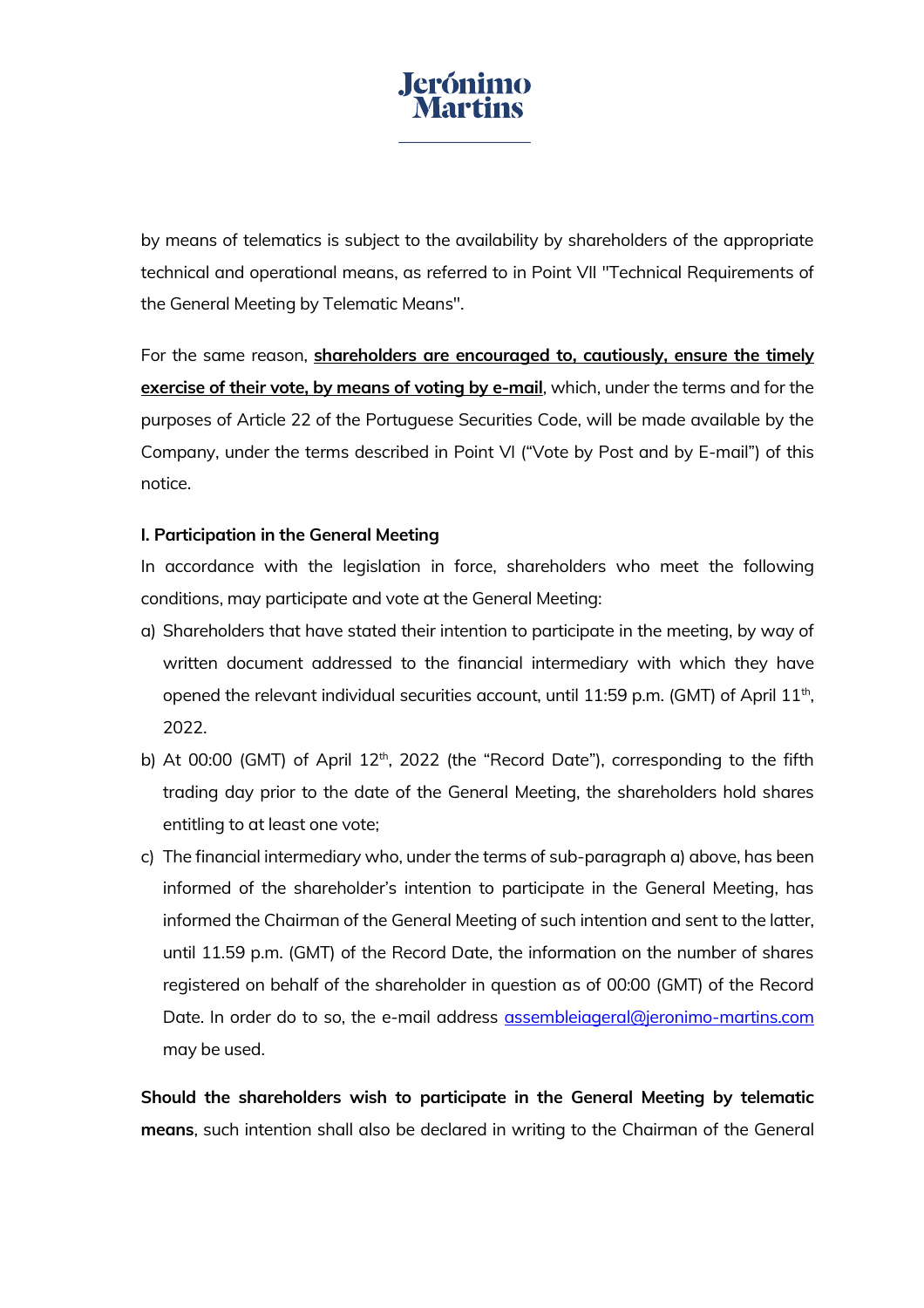Meeting until 11:59 p.m. (GMT) of April  $11<sup>th</sup>$ , 2022 using the e-mail address [assembleiageral@jeronimo-martins.com.](mailto:assembleiageral@jeronimo-martins.com) In this declaration, shareholders must indicate an e-mail address, **to which the Company will send the link to the telematic session,**  and an **individual shareholder participation code,** for access to the General Meeting to be held by telematic means, as described in Point VII below ("Technical Requirements of the General Meeting by Telematic Means"). The individual participation code will serve to complement the identification of the shareholder at the beginning of the meeting.

The exercising of voting rights shall not be affected by the transfer of shares at any time after 00:00 (GMT) of the Record Date, nor shall it be dependent on their blocking ("bloqueio") between such Record Date and the date of the General Meeting. Nevertheless, shareholders who having stated their intention to participate in the General Meeting, subsequently transfer title to their shares within the period from 00:00 (GMT) of the Record Date until the closing of the General Meeting, shall immediately communicate such fact to the Chairman of the General Meeting and to the Portuguese Securities Commission. The e-mail address [assembleiageral@jeronimo-martins.com](mailto:assembleiageral@jeronimo-martins.com) may be used for the purposes of the communication to be sent to the Chairman of the General Meeting.

Any shareholder who, as a professional, holds shares in his/her/its own name but on behalf of his/her/its clients, may vote in different directions with its shares, provided that, apart from the documents mentioned in sub-paragraphs a) and c) above, it submits to the Chairman of the General Meeting, until 11.59 p.m. (GMT) of the Record Date, by using sufficient and proportionate means of proof, the identification of each client and the number of shares entitled to vote on such client's account, as well as detailing the voting instructions given by each client and the votes cast in case of voting by e-mail.

Each share shall entitle to one vote.

The votes shall be cast concerning each point of the agenda as follows: in favour, against and abstention.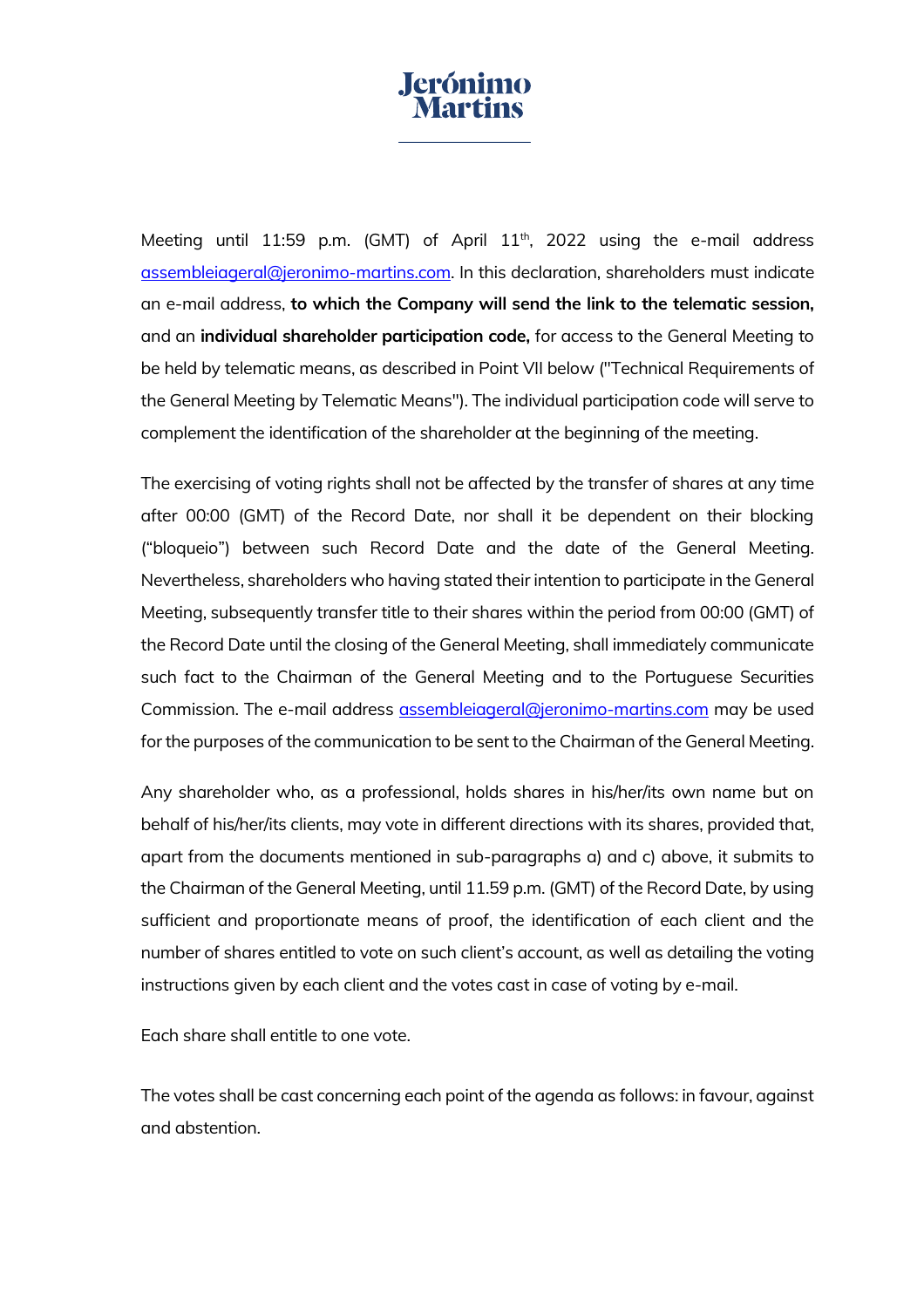# **Jeró**

Under the terms of Article 386, paragraph 1 of the Portuguese Companies Code, abstentions shall not be counted.

## **II. Right to Information at the General Meeting**

Any shareholder may, during the course of the General Meeting, request true, detailed and clear information so as to enable him/her/it to form a grounded opinion on the item on the Agenda.

The information requested will be provided by the Board of Directors and may only be refused if its disclosure may cause serious damages to the Company or to other company related thereto, or breach of a secrecy duty imposed by law.

## **III. Right to Insert Items on the Agenda**

Shareholders holding shares representing at least 2% (two per cent) of the Company's share capital are entitled to request the insertion of new items on the Agenda, by means of a written request addressed to the Chairman of the General Meeting, within five days following the date of publication of the present notice. This written request must be accompanied by a resolution proposal for each item whose inclusion has been requested.

## **IV. Right to Submit Resolution Proposals**

Shareholders holding shares representing at least 2% (two per cent) of the Company's share capital are entitled to request the insertion of resolution proposals regarding the item(s) on the Agenda, by means of written request addressed to the Chairman of the General Meeting, within five days following the date of publication of the present notice. The said written request must include the information that should accompany each resolution proposal.

Shareholders wishing to submit proposals within the scope of Item 4 of the Agenda are urged to, in the construction of the proposals that they may present for the new term of office of the governing bodies, contribute to a better performance of the such bodies and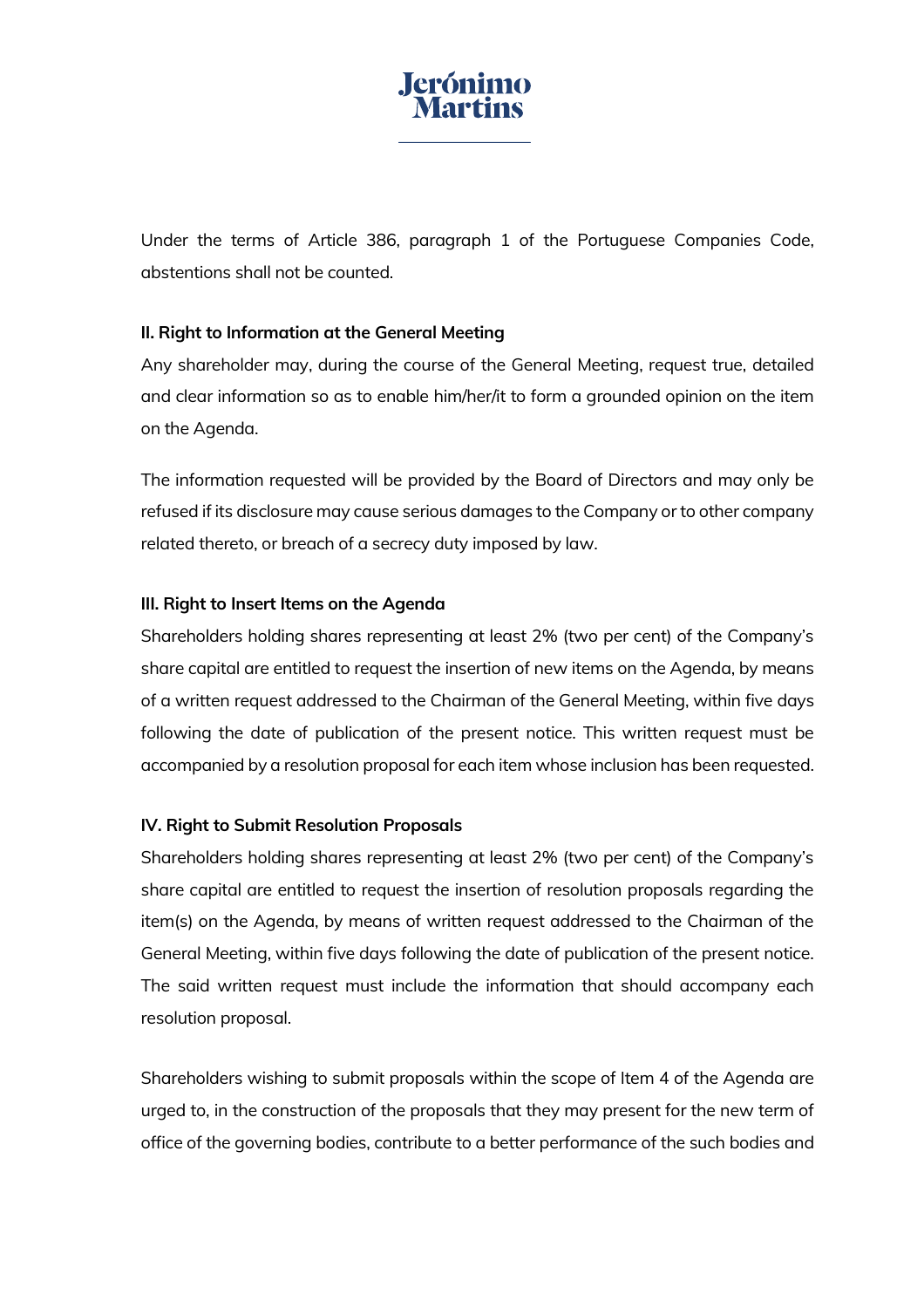to the balance of its composition, taking into account, namely, criteria such as competence, independence, integrity, availability, experience, and considering also diversity requirements, with particular attention to gender diversity, as legally required. The proposals presented must be substantiated as to the suitability of the profiles, knowledge and curricula to the function(s) to be performed by each candidate

#### **V. Representation at the General Meeting**

Shareholders may be represented at the General Meeting, pursuant to the law, through a signed letter of representation, addressed to the Chairman of the General Meeting and delivered before the beginning of the meeting, stating the name and domicile of the representative and the date of the meeting. For this purpose, shareholders may use the proxy forms available on Jerónimo Martins Group website [\(www.jeronimomartins.com\)](https://www.jeronimomartins.com/) and at its head office, as from the date of publication of the present notice.

Without prejudice to the mandatory unity of voting set out in article 385 of the Portuguese Companies' Code, any shareholder may appoint different representatives for the shares he/she/it holds in different securities accounts.

Professional shareholders are recommended that the representation documents to be obtained from their clients do not restrict the powers conferred, preventing them from exercising their vote by e-mail under the terms described in subsection a) of Point VI below ("e-mail votes").

#### **VI. Vote by Post and by E-mail**

Under the terms of Article 22 of the Portuguese Securities Code, Shareholders may exercise their right to vote by post or by e-mail, under the following terms:

a) In the case of **postal vote**, each of the vote declarations should be enclosed in an envelope on which should be written: "Contains vote declaration under number (indicate the respective number) on the agenda". The envelopes must include a letter signed by the owner of the shares, with a certified signature (or in the case of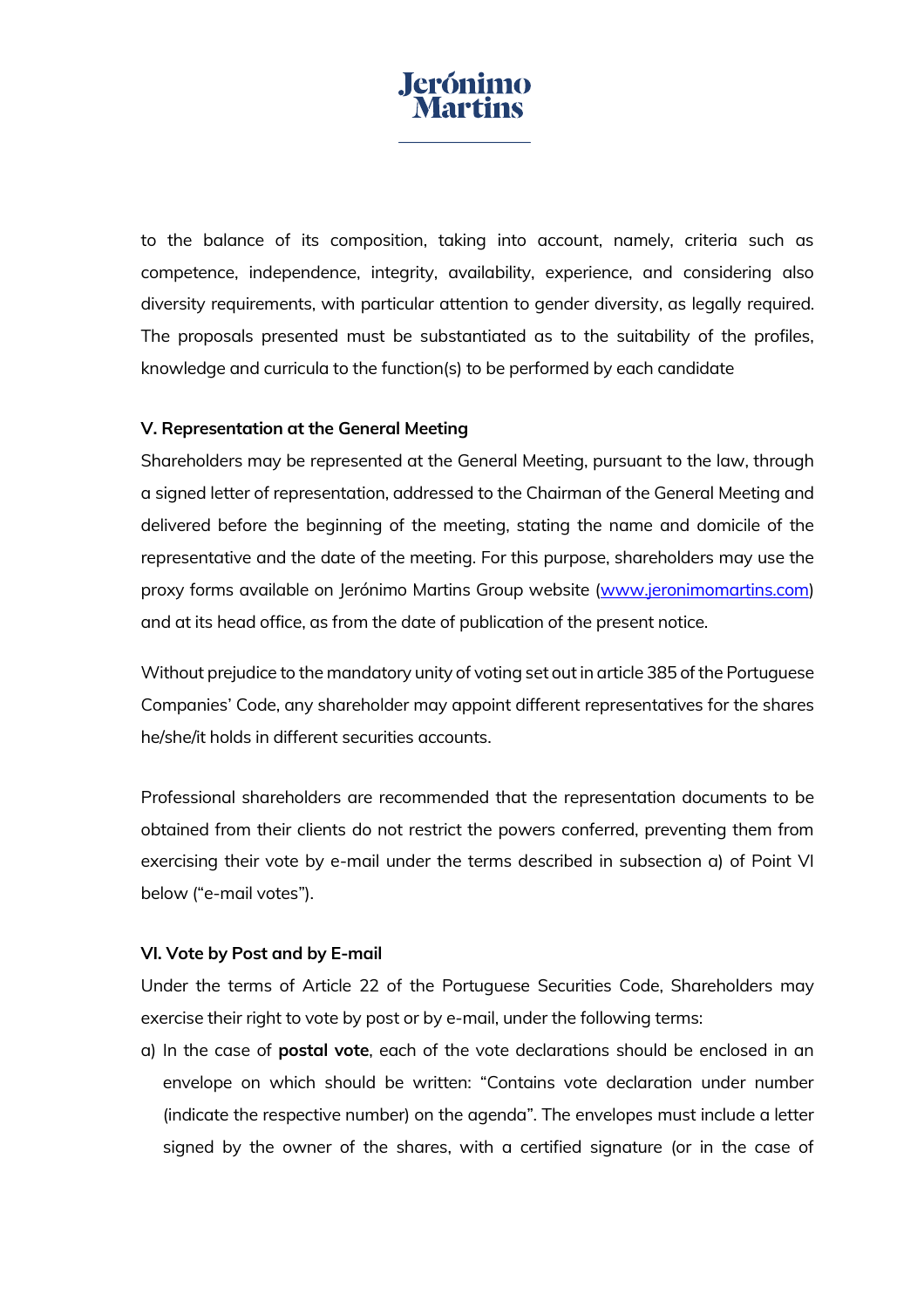## **Jerónimo**

individuals, with their own signature and a copy of the respective Citizen Card, or Identity Card). Postal votes will only be included in the vote if received until 11:59 p.m. (GMT) of April 19<sup>th</sup>, 2022, at Rua Actor António Silva, n.º 7, in Lisbon, by means of registered letter with acknowledgement of receipt, addressed to the Chairman of the General Meeting, notwithstanding the statement of intention to participate and the information from the financial intermediary, mentioned in sub-paragraph c) of Part I above, respectively.

**The postal vote, despite being the prerogative of the shareholders, is not recommended in the current pandemic situation**, for general preventive grounds of public health. It is hereby reinforced the recommendation to vote by e-mail.

- b) In the case of **e-mail votes**, shareholders must transmit their intention to exercise their right to vote by this means, until 11:59 p.m. (GMT) of April  $11<sup>th</sup>$ , 2022, through a written statement addressed to the Chairman of the General Meeting, through the e-mail address [assembleiageral@jeronimo-martins.com.](mailto:assembleiageral@jeronimo-martins.com) An e-mail address must be indicated on the aforementioned statement. Subsequently, the company will send a message to such e-mail address, containing an identification code to be used in the email message to enable the vote to be cast. E-mail votes will only be included in the vote, if received in the e-mail address **assembleiageral@jeronimo-martins.com**, until 11:59 p.m. (GMT) of April 12<sup>th</sup>, 2022, together with the identification code, notwithstanding the statement of intention to participate and the information from the financial intermediary, mentioned in sub-paragraph c) of Part I above, respectively.
- c) Only postal vote declarations and e-mail vote declarations containing the following shall be accepted:
	- i) Indication of the item or items on the agenda concerned;
	- ii) Precise and unconditional vote concerning each proposal.
- d) The Chairman of the General Meeting, or his substitute, will check the conformity of the postal and e-mail vote declarations. Votes whose declarations are not accepted shall be registered as non-issued votes. Postal votes and e-mail votes count as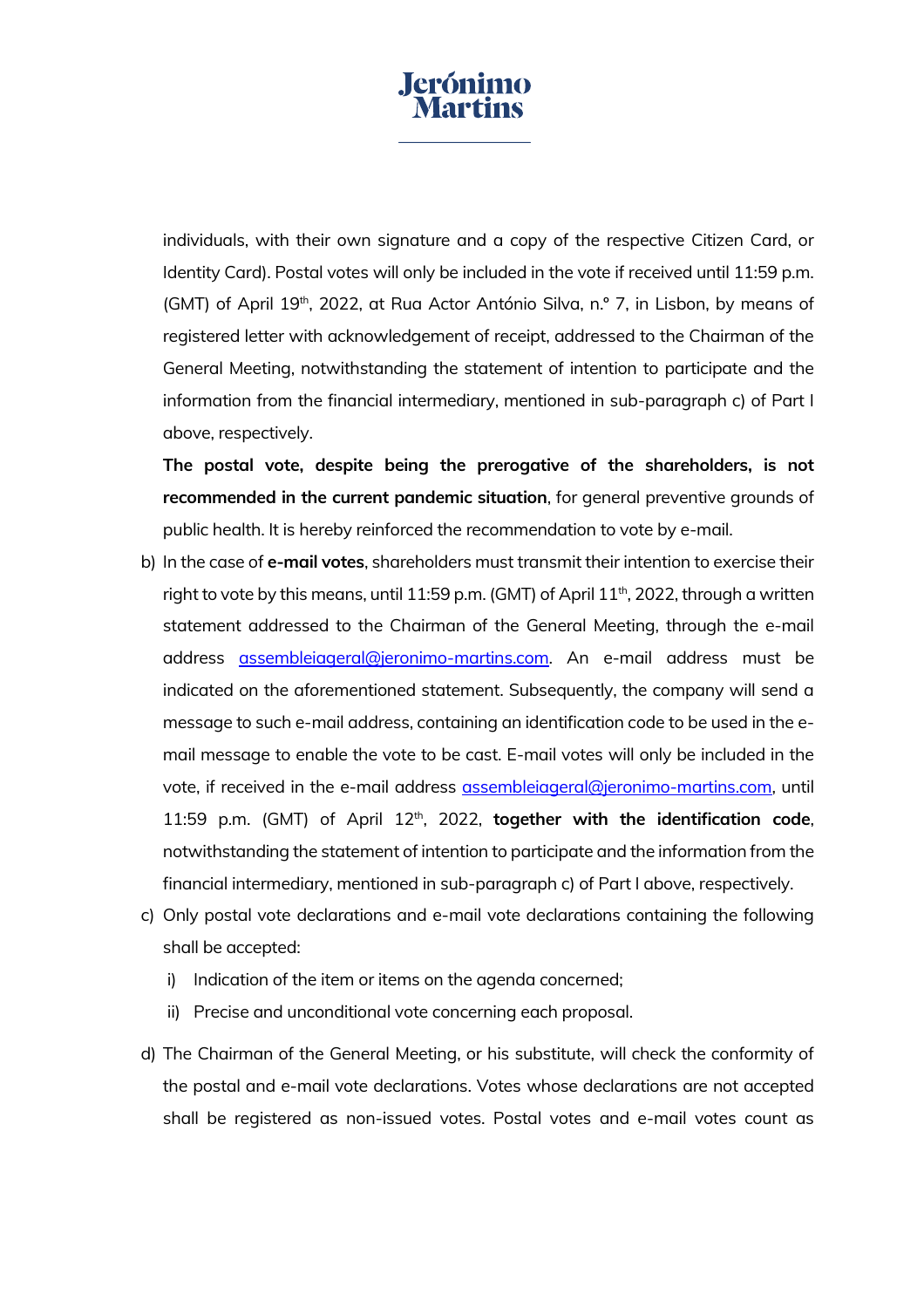negative votes in relation to proposals presented subsequently to the date on which those votes were cast.

- e) To exercise the right to vote by post or e-mail, the shareholders shall use the voting forms, clearly and unequivocally expressing their vote. To do so, the form available on the Jerónimo Martins Group website [\(www.jeronimomartins.com\)](https://www.jeronimomartins.com/) can be used. Such form can also be requested, in writing, to the Chairman of the General Meeting, until 11:59 p.m. (GMT) of April 7<sup>th</sup>, 2022;
- f) Pursuant to the Company's articles of association, **postal votes or e-mail votes shall be invalidated by the presence (considered as such the participation by telematic means) of the Shareholder or his/her representative at the General Meeting**.

## **VII. Technical Requirements of the General Meeting by Telematic Means**

Shareholders must ensure that they have the minimum technical and operational resources to be able to access Microsoft Teams software. For this purpose, the installation and technical use manual can be consulted on the Jerónimo Martins Group's website, in the folder "Participation in the General Meeting", which can be found in the area related to the Annual General Meeting 2022 [\(https://www.jeronimomartins.com/en/2022](https://www.jeronimomartins.com/en/2022-annual-general-meeting/) [annual-general-meeting/\)](https://www.jeronimomartins.com/en/2022-annual-general-meeting/)

Shareholders shall attend the Microsoft Teams meeting at 10:15 am, in order to complete all previous formalities for identity verification.

Preparatory elements and information relating to the General Meeting, notably those referred in article 289, paragraph 1 of the Portuguese Companies Code and in article 21- J, paragraph 1 of the Portuguese Securities Code, shall be available to shareholders, as from the date of publication of the present notice, on Jerónimo Martins Group website